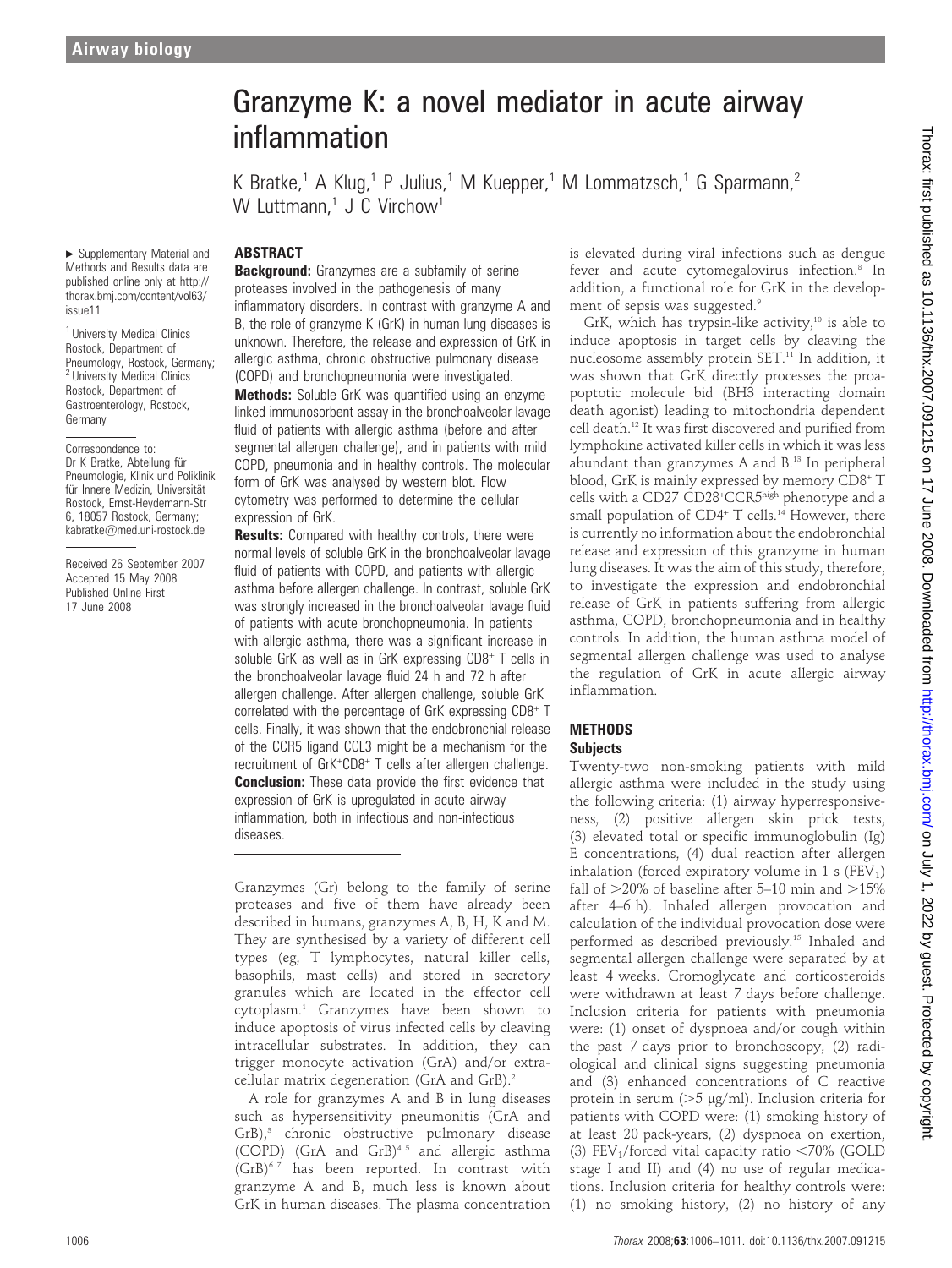|  | Table 1 Characteristics of the patients with allergic asthma |  |  |  |  |  |  |
|--|--------------------------------------------------------------|--|--|--|--|--|--|
|--|--------------------------------------------------------------|--|--|--|--|--|--|

| <b>Sex</b> | Age<br>(y) | <b>Duration</b><br>of<br>asthma<br>(y) | FEV <sub>1</sub><br>(1) | FEV <sub>1</sub><br>$(% \mathbf{p}^{\prime }\mathbf{q})$ (% pred) | <b>Total IgE</b><br>(kU/I) | <b>Specific</b><br>$lgE$ (kU/l) | Allergen     | <b>Dose</b><br>(AU) | <b>Medication</b> |
|------------|------------|----------------------------------------|-------------------------|-------------------------------------------------------------------|----------------------------|---------------------------------|--------------|---------------------|-------------------|
| F          | 24         | 11                                     | 3.3                     | 95                                                                | 226                        | 56.6                            | D pter       | 10                  | BA                |
| F          | 22         | 10                                     | 4.1                     | 105                                                               | 545                        | 12.6                            | Rye          | 76                  | BA                |
| M          | 34         | 24                                     | 5.7                     | 124                                                               | 127                        | 35.2                            | Birch        | 23                  | BA, IC            |
| F*         | 24         | 2                                      | 4.0                     | 105                                                               | 64                         | 13.8                            | D pter       | $\overline{2}$      | BA, CR, OAH       |
| F          | 26         | 10                                     | 3.6                     | 101                                                               | 121                        | 34.5                            | <b>Birch</b> | 28                  | BA, OAH           |
| F          | 25         | 2                                      | 3.9                     | 123                                                               | 20                         | 5.3                             | <b>Birch</b> | 14                  | BA, IC            |
| M          | 37         | 10                                     | 4.9                     | 104                                                               | 490                        | >100.0                          | <b>Birch</b> | 135                 | 0AH               |
| M          | 22         | 1                                      | 4.6                     | 102                                                               | 695                        | >100.0                          | Rye          | 60                  | None              |
| F          | 20         | 14                                     | 3.9                     | 112                                                               | 2047                       | 27.5                            | <b>Birch</b> | 53                  | BA, IC            |
| M          | 23         | 5                                      | 3.6                     | 77                                                                | 548                        | 26.1                            | <b>Birch</b> | 76                  | BA                |
| F          | 23         | 15                                     | 3.5                     | 92                                                                | 564                        | 77.1                            | D pter       | 25                  | BA                |
| F          | 25         | 17                                     | 3.2                     | 94                                                                | 96                         | 4.0                             | <b>Birch</b> | 30                  | BA, IC            |
| F*         | 25         | 3                                      | 4.0                     | 105                                                               | 64                         | 16.9                            | D pter       | $\overline{2}$      | BA, CR            |
| F          | 24         | 21                                     | 3.5                     | 102                                                               | 155                        | 5.2                             | Rye          | 4                   | BA, CR            |
| M          | 20         | 13                                     | 4.8                     | 114                                                               | 141                        | 18.7                            | Rye          | 1150                | BA, CR            |
| F          | 23         | 3                                      | 3.8                     | 99                                                                | 83                         | 20.9                            | Rye          | 1430                | BA, IC            |
| F          | 28         | 10                                     | 2.8                     | 105                                                               | 22                         | 6.9                             | <b>Birch</b> | 64                  | BA, CR, IC        |
| M          | 34         | 10                                     | 4.6                     | 114                                                               | 172                        | 30.7                            | Rye          | 46                  | BA                |
| M          | 24         | 17                                     | 4.6                     | 94                                                                | 368                        | 66.3                            | D pter       | 49                  | BA, CR, OAH       |
| M          | 24         | 4                                      | 4.8                     | 105                                                               | 104                        | 8.3                             | D pter       | 71                  | BA                |
| F          | 22         | 2                                      | 3.3                     | 110                                                               | 134                        | 39.6                            | Rye          | 340                 | IC                |
| M          | 24         | 16                                     | 4.5                     | 97                                                                | 1335                       | >100.0                          | <b>Birch</b> | 123                 | BA                |
| M          | 23         | 4                                      | 4.8                     | 107                                                               | 622                        | 46.8                            | D pter       | 2180                | BA, IC            |

Sex, age and duration of asthma of the patients, prebronchodilator FEV<sub>1</sub>, medication prior to the study (BA, CR, IC, OAH), serum levels of total (normal range <100 kU/l) and allergen specific (normal range <0.7 kU/l) IgE and the allergen and dose used for segmental allergen challenge.

\*One patient participated once in the 24 h protocol and once in the 72 h protocol with 15 months in between.

AU, allergen units; BA, inhaled  $\beta_2$  agonist; CR, cromoglycate; D pter, Dermatophagoides pteronyssinus; FEV<sub>1</sub> forced expiratory volume in 1 s; IC, inhaled corticosteroid; IgE, immunoglobulin E; OAH, oral antihistamine.

respiratory disease and (3) no use of regular medications. All volunteers gave their written informed consent. The study protocol was approved by the local ethics committee.

#### Segmental allergen challenge

Segmental allergen challenge was performed as described previously.16 Briefly, 2.5 ml of saline were instilled into the left S8 and S4 or S5 segment, and the left S8 was then lavaged using 100 ml of pre-warmed saline. Subsequently, allergen (diluted in 2.5 ml of saline) was instilled into the right S8 and S4 or S5 segment, and the right S8 was lavaged using 100 ml of prewarmed saline after 10 min. The second bronchoalveolar lavage (BAL) was performed in the left and right S4 or S5 segment, 24 h (n = 15) or 72 h (n = 8) after challenge. For BAL in nonasthmatic volunteers and BAL fluid (BALF) processing, see online data supplement.

#### Analysis of intracellular and soluble granzyme K

Flow cytometric detection of intracellular antigens was performed as previously described.<sup>6</sup> The following antibodies were used: anti-CD3 allophycocyanin (clone MEM-57; ImmunoTools, Friesoythe, Germany), anti-CD4 peridinin chlorophyll protein (PerCP) (clone SK3; BD Biosciences, Heidelberg, Germany), anti-CD8 PerCP (clone SK1; BD Biosciences) and anti-GrK fluorescein isothiocyanate (clone GM24C3; ImmunoTools). The human GrK ELISA was performed as previously described.<sup>8</sup>

#### Immunoblotting

BAL samples and recombinant GrK (Alexis Biochemicals, Lörrach, Germany) were mixed with Tris HCl, pH 7.5, containing 1% sodium dodecylsulfate (SDS), 2 mM EDTA and 10% glycerol, and heated at  $95^{\circ}$ C for 15 min under non-reducing or reducing (by the addition of 5% mercaptoethanol) conditions.

|  | Table 2 Characteristics of healthy controls and patients with COPD and pneumonia |  |  |  |  |  |  |  |  |  |
|--|----------------------------------------------------------------------------------|--|--|--|--|--|--|--|--|--|
|--|----------------------------------------------------------------------------------|--|--|--|--|--|--|--|--|--|

|                       | <b>Healthy controls</b> | <b>COPD</b>         | <b>Pneumonia</b>      |
|-----------------------|-------------------------|---------------------|-----------------------|
| Age (years)           | $43(31-62)$             | $50(44 - 56)$       | $53(18-75)$           |
| Sex (M/F)             | 10/8                    | 6/0                 | 5/2                   |
| BALF recovery (ml)    | $56(35-71)$             | $53(35 - 55)$       | 24 (14-38)            |
| Leucocytes $(103/ml)$ | $58(24 - 115)$          | 188 (71-275)        | 244 (33-1583)         |
| Macrophages (%)       | $90.7(75.6 - 96.8)$     | $91.7(82.4 - 98.8)$ | 48.6 (38.2-77.0)      |
| Lymphocytes (%)       | $6.6$ $(2.4-23.8)$      | $4.4(0.6-12.0)$     | $13.7(4.8 - 15.8)$    |
| Neutrophils (%)       | $1.0(0.0-4.8)$          | $2.3(0.6-5.2)$      | $34.8$ $(3.0 - 56.8)$ |
| Eosinophils (%)       | $0.0(0.0-1.2)$          | $0.2$ (0.0-3.2)     | $2.4(0.2 - 5.2)$      |
|                       |                         |                     |                       |

Age and gender of the volunteers, as well as the characteristics of the BALF obtained. Except for the gender distribution, all parameters are shown as median (range).

BALF, bronchoalveolar lavage fluid; COPD, chronic obstructive pulmonary disease.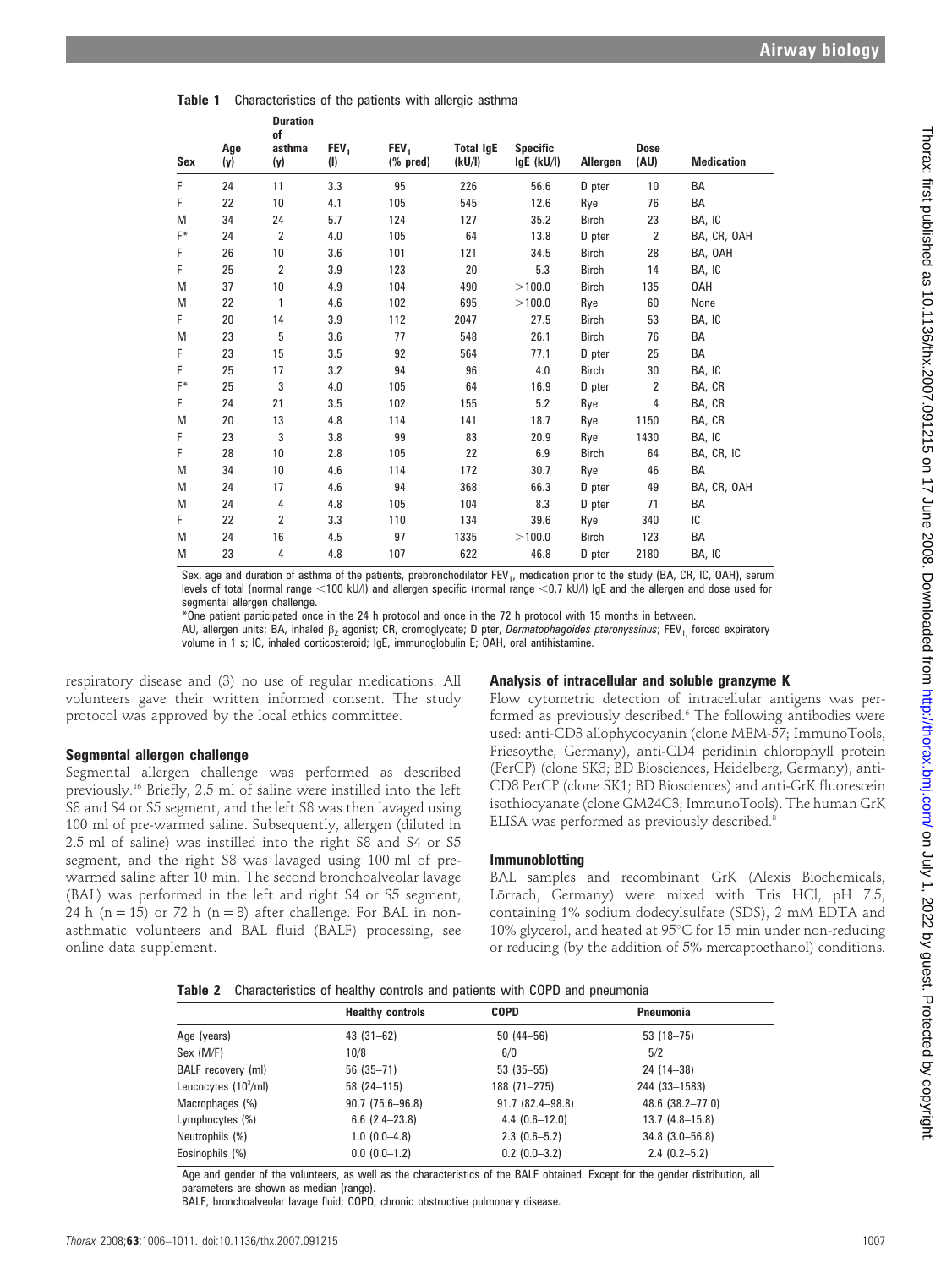

Figure 1 Endobronchial release of granzyme K (GrK) in human lung diseases. Box plots show the median (line within the box), interquartile range (edges of the box) and range of values less distant than 1.5 interquartile ranges from the upper or lower quartile (vertical lines). Asterisks mark significant differences ( $p$ <0.05) between allergen challenged segments and the corresponding control segments as well as healthy controls (A) or between patients and healthy controls (B). (C) Western blot analysis of GrK in bronchoalveolar lavage fluid. A, allergen challenged lung segment; C, saline challenged lung segment; COPD, chronic obstructive pulmonary disease; HC, healthy control; P, pneumonia. P values are detailed in the online supplement (table B online).

Proteins were separated by 10% SDS–polyacrylamide gel electrophoresis and blotted on PVDF membranes (Immobilon-P; Millipore Corp, Bedford, Massachusetts, USA). Blots were incubated with goat anti-granzyme K (C-12; Santa Cruz Biotechnology, Santa Cruz, California, USA) for 2 h at room temperature. For visualisation of antibody binding, membranes were exposed to horseradish peroxidase labelled anti-goat IgG (GE Healthcare, Munich, Germany) and developed using the enhanced chemiluminescence Plus kit (GE Healthcare).

#### Statistical analysis

Data were analysed using SPSS 14.0. Correlation analysis was performed using Spearman's correlation coefficient. Comparison of BALF parameters between allergen and saline challenged control segments was performed using the Wilcoxon signed rank test. For the comparison of soluble GrK levels in BALF of patient groups (asthma, COPD or pneumonia) with healthy controls, the Mann–Whitney U test was performed. Probability values of  $p<0.05$  were regarded as significant.

#### RESULTS

#### Characteristics of the participants

The characteristics of the patients with asthma are shown in table 1 and allergen induced changes in BALF cell counts are detailed in the online supplement (see table A online). Of the six patients with COPD, four patients had GOLD stage I disease (FEV<sub>1</sub> predicted  $>80\%$ ) and two GOLD stage II (FEV<sub>1</sub> predicted  $<$ 80% and  $>$ 50%). In all patients with bronchopneumonia, there was indirect evidence for a bacterial origin of the infection because the patients responded promptly to antibiotic treatment. Microbiological analysis of BALF in this group yielded positive results in three cases (Mycoplasma pneumoniae,

Chlamydia pneumoniae, Legionella pneumophila). Further patient as well as BALF characteristics are detailed in table 2.

#### Endobronchial concentrations of granzyme K

Soluble GrK could not be detected in BALF from most healthy controls (median 0.0 U/ml, range 0.0–36.6) (fig 1). In BALF obtained 10 min after allergen challenge, no differences in GrK concentrations were detected between allergen challenged (A) and saline challenged control (C) segments (C 10 min: median 4.2 U/ml (range 0.0–13.8); A 10 min: median 5.4 U/ml (range 0.0–17.8)). But there was a significant increase in soluble GrK in BALF 24 h after allergen challenge (C 24 h: median 5.0 U/ml (range 0.0–14.6); A 24 h: median 10.6 U/ml (range 0.0–129.8)), which persisted 72 h after allergen challenge (C 72 h: median 4.8 U/ml (range 0.0–32.0); A 72 h: median 13.9 U/ml (range 3.4–46.2)) (fig 1A). In addition, GrK concentrations in BALF obtained 24 h and 72 h after allergen challenge were significantly elevated compared with healthy controls, while no differences were found between baseline GrK levels in patients with asthma and healthy controls (fig 1A).

Furthermore, in BALF from patients suffering from pneumonia, GrK concentrations were significantly upregulated (median 55.2 U/ml (range 12.6–285.8); p = 0.001). In contrast, patients with mild COPD did not display elevated GrK concentrations in BALF compared with healthy controls (median 1.2 U/ml (range 0.0–15.6);  $p = 1.000$  (fig 1B).

Western blot analysis revealed the presence of free GrK in BALF after allergen challenge and in patients with pneumonia but not in healthy controls. Reducing disulfide bonds with mercaptoethanol substantially increased the amount of free GrK, suggesting that GrK is present in BALF in both forms, the free active and the complexed inactive form (fig 1C).

#### Correlation of soluble granzyme K with parameters associated with allergic inflammation

Allergen induced elevated endobronchial GrK concentrations were correlated with the severity of the local inflammatory response, as reflected by a significant correlation between soluble GrK and lymphocyte counts  $(r<sub>S</sub> = 0.536; p = 0.039)$ , eosinophil counts ( $r_s = 0.619$ ;  $p = 0.014$ ) and interleukin 5  $(r<sub>S</sub> = 0.581; p = 0.023)$  in BALF 24 h after allergen challenge. No significant correlation between soluble GrK and soluble granzyme B was found ( $r_S = 0.364$ ;  $p = 0.183$ ). For concentrations of interleukin 5 and granzyme B and a tabular listing of all p values, see the online supplement (tables C and D online).

#### Allergen induced increase in BALF GrK+CD8+ T cells

Because GrK is mainly expressed by T cell subsets, we analysed intracellular GrK in CD4<sup>+</sup> and CD8<sup>+</sup> T cells obtained from BALF 10 min, 24 h and 72 h after allergen challenge (fig 2). Low percentages of GrK expressing CD4<sup>+</sup> T cells were detected in all BAL samples which did not change significantly in response to instilled allergen (fig 2B). Ten minutes after allergen challenge, no differences could be detected in GrK expressing CD8<sup>+</sup> T cells from allergen challenged and saline challenged control segments (C 10 min: median 28.3% (range 17.8–45.4%); A 10 min: median 25.2% (range 14.8–43.9%)). In contrast, 24 h after allergen challenge, a significant increase in GrK<sup>+</sup> CD8<sup>+</sup> T cells was detected in BAL samples (C 24 h: median 26.1% (range 17.4–40.5%); A 24 h: median 39.7% (range 16.8–62.9%);  $p = 0.046$ ) which persisted until 72 h after allergen challenge (C 72 h: median 32.7% (range 25.5–51.1%); A 72 h: median 47.8% (range 29.0–76.4%); p = 0.018) (fig 2B). In addition, in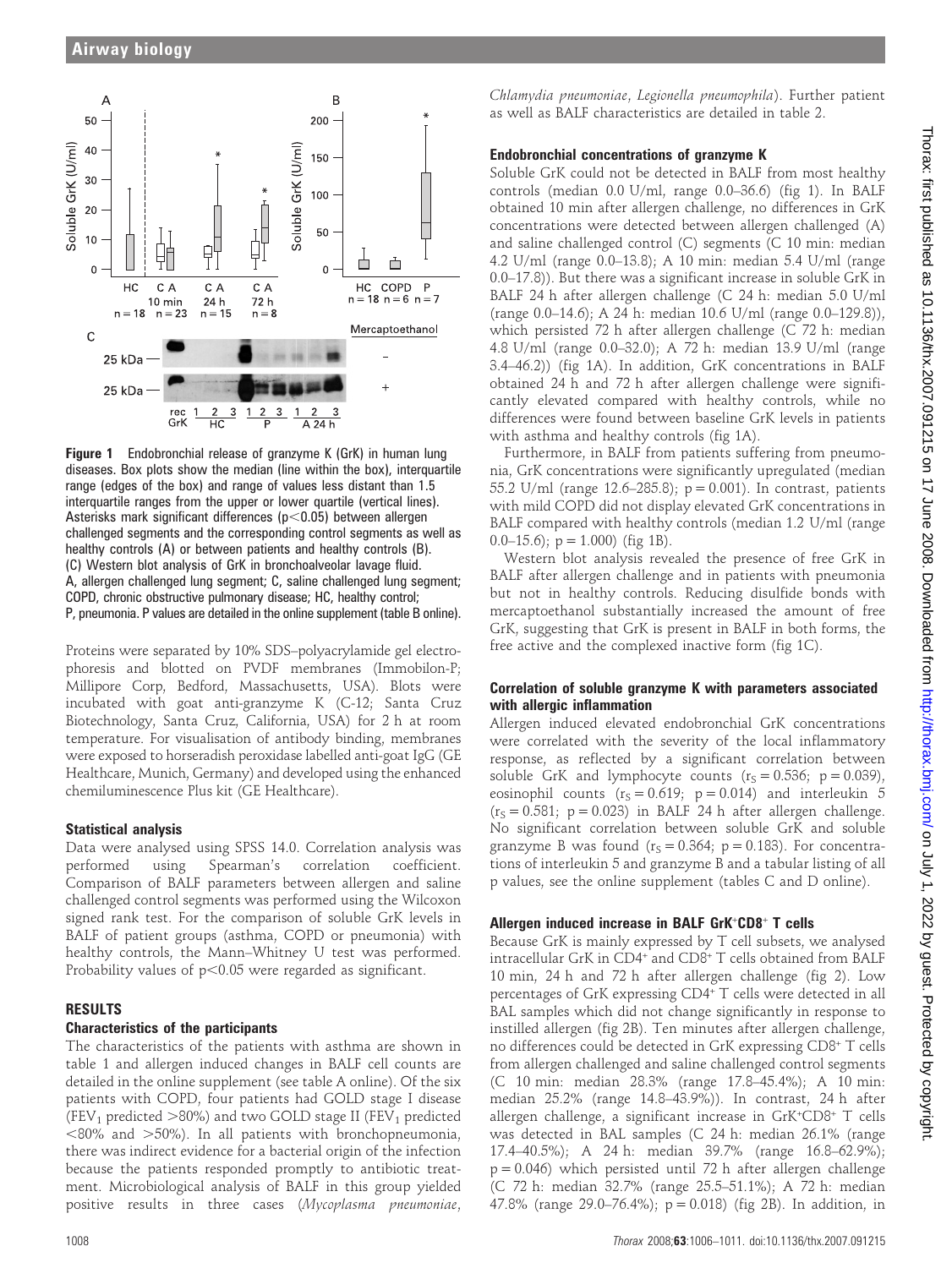

Figure 2 Expression of granzyme K (GrK) in bronchoalveolar lavage (BAL) derived T cell subsets. (A) T lymphocytes were identified in a SSC/CD3 density plot. Then CD4 and CD8 T cells were further gated and displayed in histograms showing GrK expression in the respective T cell population. (B) Box plots show the median (line within the box), interquartile range (edges of the box) and the range of values less distant than 1.5 interquartile ranges from the upper or lower quartile (vertical lines). Asterisks mark significant differences  $(p<0.05)$  between allergen challenged segments and the corresponding control segments. (C) The scatter plot displays the association of soluble GrK with GrK expressing CD8<sup>+</sup> T cells in BAL samples 24 h after allergen challenge. A, allergen challenged lung segment; C, saline challenged lung segment; FITC, fluorescein isothiocyanate.

BALF, 24 h after allergen challenge, a positive correlation between soluble GrK and GrK expressing CD8<sup>+</sup> T cell subsets was observed (fig 2C). No changes in GrK expression in CD4<sup>+</sup> and CD8<sup>+</sup> T cells from peripheral blood were found 24 h as well as 72 h after allergen challenge (data not shown).

#### Allergen induced release of CCR5 ligands

Because peripheral blood GrK<sup>+</sup> CD8<sup>+</sup> T cells highly express the chemokine receptor CCR5 (fig 3A)<sup>14</sup> and preferentially migrate in response to its ligands CCL3 and CCL5,<sup>17 18</sup> we analysed the allergen induced release of CCL3 and CCL5 in BALF. While CCL5 concentrations in BALF were not significantly affected by allergen challenge, a significant increase in CCL3 could be detected 24 h after allergen challenge (fig 3B). In addition, there was a trend for a positive association between allergen specific CCL3 concentrations (A 24 h–C 24 h) and the allergen induced increase in GrK<sup>+</sup> CD8<sup>+</sup> T cells (% GrK<sup>+</sup> CD8<sup>+</sup> T cells from A 24 h - % GrK<sup>+</sup> CD8<sup>+</sup> T cells from C 24 h) which, however, failed to reach statistical significance ( $r_S = 0.627$ ; p = 0.071).

#### **DISCUSSION**

In the present study we investigated for the first time expression and release of GrK in human lung diseases. Highest GrK concentrations were found in the BALF of patients suffering from bronchopneumonia. Therefore, this study is the first to report elevated concentrations of GrK in infected airways. Together with other studies which investigated changes in GrK plasma concentrations during viral infection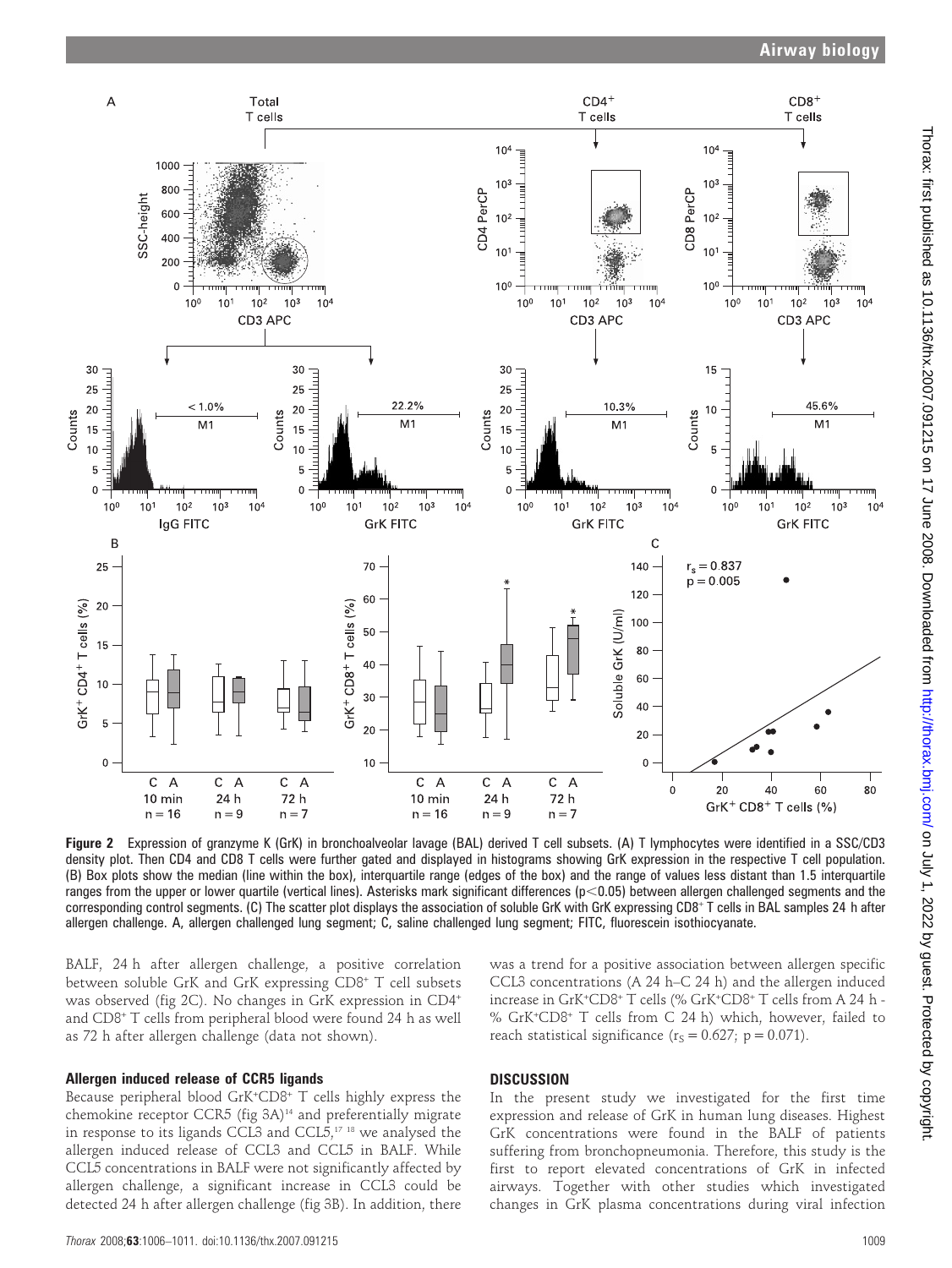Figure 3 Allergen induced release of CCR5 ligands. (A) The density plot displays CD8<sup>+</sup> CD3<sup>+</sup> peripheral blood lymphocytes and shows the coexpression of granzyme K (GrK) and CCR5. (B) Box plots show the median (line within the box), interquartile range (edges of the box) and the range of values less distant than 1.5 interquartile ranges from the upper or lower quartile (vertical lines). Asterisks mark significant differences  $(p<0.05)$  between allergen challenged segments and the corresponding control segments. A, allergen challenged lung segment; C, saline challenged lung segment; FITC, fluorescein isothiocyanate.



and sepsis,<sup>8 9</sup> our data suggest that human GrK is involved in the antibacterial and antiviral host immune response.

In addition, in patients with acute allergic airway inflammation, elevated GrK concentrations were detected which were associated with the severity of the inflammatory response, demonstrating that GrK release is not limited to infections. In contrast, normal GrK levels were found in chronic inflammatory disease patterns as observed in COPD and allergic asthma (without allergen provocation), suggesting that GrK release is a specific event in acute airway inflammation.

Allergen induced GrK concentrations correlate with GrK expressing CD8<sup>+</sup> T cells, suggesting that in allergic asthma GrK might originate from these cells. In addition, the low correlation between GrK and GrB concentrations (the latter has previously been reported to be released from basophils in allergic asthma<sup>7</sup>) suggests that these two granzymes are indeed not secreted by the same cells. At present it is not clear if the allergen induced increase in GrK<sup>+</sup> CD8<sup>+</sup> T cells in BALF is caused by the proliferation of memory CD8<sup>+</sup> T cells in the lung or recruitment of these cells from the periphery. The allergen induced proliferation of BAL T cells in vitro has previously been shown.19 In a rat model of asthmatic inflammation, the ovalbumin induced migration of lymphocytes from peripheral blood into the lung has been reported.<sup>20</sup>

In our study, we demonstrated the allergen induced release of the chemokine CCL3, the ligand of the chemokine receptor CCR5, which is highly expressed on GrK<sup>+</sup> CD8<sup>+</sup> T cells in peripheral blood.14 In mouse studies it has previously been reported that CCL3 is important for CD8<sup>+</sup> T cell migration to sites of viral infection and into tumours.<sup>21 22</sup> Together, these data suggest that the increase in GrK<sup>+</sup> CD8<sup>+</sup> T cells might be the result of both allergen induced proliferation and recruitment from the periphery through allergen mediated CCL3 release. Notably, we could not find a significant decrease in GrK<sup>+</sup> CD8<sup>+</sup> T cells in peripheral blood 24 h and 72 h after allergen challenge, but recruitment from peripheral blood may be an early event which was not detected at later time points.

The free active form of GrK was present in BALF after allergen challenge, but the functional role of extracellular GrK in the pathogenesis of asthma remains unclear. While for granzymes A and B a variety of extracellular substrates have been reported, $2$  no such substrates are known for GrK so far. Because a potent inhibitor of GrK, the inter-a-trypsin inhibitor complex, was identified in human plasma,<sup>23</sup> it can be speculated that extracellular substrates of human GrK might indeed exist. Regarding activity, GrK is highly related to GrA, suggesting that both granzymes may have similar extracellular substrates and function. For extracellular GrA, a role in lymphocyte

migration $24-27$  as well as in monocyte, fibroblast and epithelial cell activation has already been reported.28 29

In conclusion, we report elevated endobronchial concentrations of human GrK not only in acute bronchopneumonia but also in acute allergic airway inflammation. Allergen induced GrK release was highly associated with GrK expressing CD8<sup>+</sup> T cells in BALF. Finally, the allergen induced release of the CCR5 ligand CCL3 suggests that this mechanism might contribute to the recruitment of GrK<sup>+</sup> CD8<sup>+</sup> T cells to the asthmatic lung.

Acknowledgements: The authors thank P Thamm and E Prestin for excellent technical assistance.

#### Competing interests: None.

**Ethics approval:** The study protocol was approved by the local ethics committee.

#### **REFERENCES**

- Lieberman J. The ABCs of granule-mediated cytotoxicity: new weapons in the arsenal. Nat Rev Immunol 2003;3:361-70.
- Buzza MS, Bird Pl. Extracellular granzymes: current perspectives. Biol Chem 2006;387:827–37.
- 3. **Tremblay GM,** Wolbink AM, Cormier Y, et al. Granzyme activity in the inflamed lung is not controlled by endogenous serine proteinase inhibitors. J Immunol 2000;165:3966–9.
- Vernooy JH, Möller GM, van Suylen RJ, et al. Increased granzyme A expression in type II pneumocytes of patients with severe chronic obstructive pulmonary disease. Am J Respir Crit Care Med 2007;175:464-72.
- 5. Hodge S, Hodge G, Nairn J, et al. Increased airway granzyme B and perforin in current and ex-smoking COPD subjects. COPD 2006;4:179–87.
- **Bratke K,** Boettcher B, Leeder K, et al. Increase in granzyme B+ lymphocytes and soluble granzyme B in bronchoalveolar lavage of allergen challenged patients with atopic asthma. Clin Exp Immunol 2004;136:542-8.
- 7. Tschopp CM, Spiegl N, Didichenko S, et al. Granzyme B, a novel mediator of allergic inflammation: its induction and release in blood basophils and human asthma. Blood 2006;108:2290–9.
- 8. Bade B, Lohrmann J, ten Brinke A, et al. Detection of soluble human granzyme K in vitro and in vivo. Eur J Immunol 2005;35:2940-8.
- Rucevic M, Fast LD, Jay GD, et al. Altered levels and molecular forms of granzyme K in plasma from septic patients. Shock 2007;5:488-93.
- 10. Shi L, Kam CM, Powers JC, et al. Purification of three cytotoxic lymphocyte granule serine proteases that induce apoptosis through distinct substrate and target cell interactions. J Exp Med 1992;176:1521–9.
- 11. **Zhao T,** Zhang H, Guo Y, et al. Granzyme K cleaves the nucleosome assembly protein SET to induce single-stranded DNA nicks of target cells. Cell Death Differ 2007;14:489–99.
- 12. **Zhao T,** Zhang H, Guo Y, et al. Granzyme K directly processes bid to release cytochrome c and endonuclease G leading to mitochondria-dependent cell death. J Biol Chem 2007;282:12104–11.
- 13. **Hameed A,** Lowrey DM, Lichtenheld MG, et al. Characterization of three serine esterases isolated from human interleukin 2 activated killer cells. J Immunol 1988;141:3142–7.
- Bratke K, Kuepper M, Bade B, et al. Differential expression of human granzymes A, B, and K in natural killer cells and during CD8<sup>+</sup> T cell differentiation in peripheral blood. Eur J Immunol 2005;35:2608–16.
- 15. Nassenstein C, Braun A, Erpenbeck VJ, et al. The neurotrophins nerve growth factor, brain-derived neurotrophic factor, neurothrophin-3, and neurotrophin-4 are survival and activation factors for eosinophils in patients with allergic bronchial asthma. J Exp Med 2003;198:455-67.